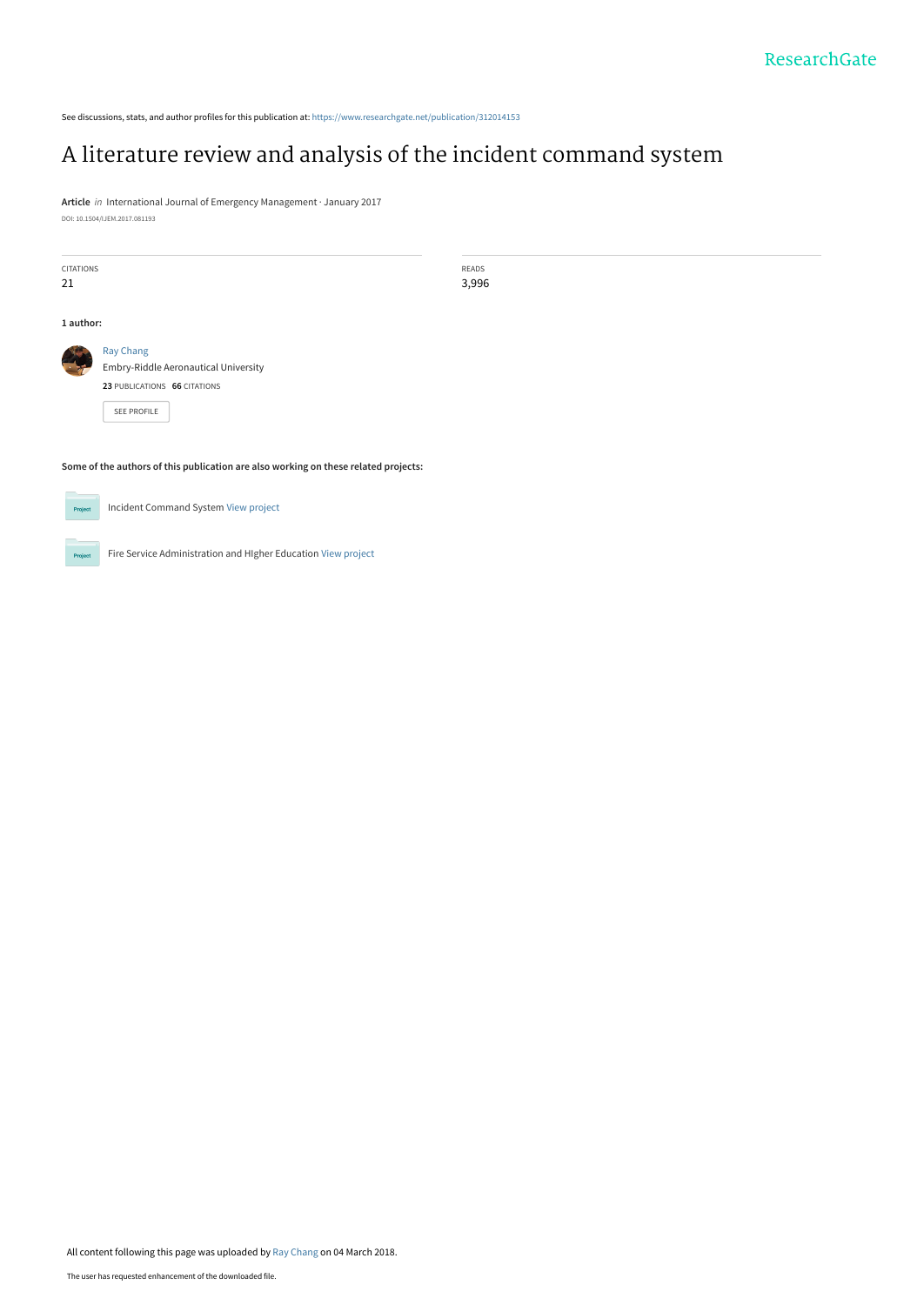# **A literature review and analysis of the incident command system**

# Hsien-Ho Chang

Department of Political Science, Oklahoma State University, Stillwater, Oklahoma, 74075-1060, USA Email: ray.chang@okstate.edu

**Abstract:** Since the establishment of the incident command system (ICS), the debates of the effectiveness of using this system have never stopped. The majority of ICS debates can be related to the discussions of using a mechanistic system or an organic system in organisational theories. Consequently, I utilise the lens of organisational theory to review the ICS research and discussions over the past decades. After conducting an extensive literature review, I find three factors contributing to different evaluations of the ICS, they are: 1) disagreement on the nature of the ICS; 2) scale of disaster; 3) the implementation of the ICS. At the end of this research, I provide three future ICS research directions: 1) focusing on the nature of this system; 2) controlling the scale of disasters that are discussed; 3) further exploring how people really implement this system on the ground.

**Keywords:** incident command system; ICS; organisation theory; disaster response.

**Reference** to this paper should be made as follows: Chang, H-H. (2017) 'A literature review and analysis of the incident command system', *Int. J. Emergency Management*, Vol. 13, No. 1, pp.50–67.

**Biographical notes:** Hsien-Ho (Ray) Chang is an Assistant Professor in the Department of Political Science at the Oklahoma State University. He spent six years in a Taiwanese Fire Department as a Fire Battalion Captain and one year internship in the Phoenix Fire Department. His research interests include the development of theoretical foundations for the incident command system that incorporates his experience from both Taiwanese and American fire departments to strengthen the practical applications of this system.

# **1 Introduction**

A serious wildfire that struck southern California in the 1970s revealed many problems with intergovernmental and multiagency cooperation and communication (Coppola, 2007, p.280). The wildfires also demonstrated an urgent need for a unified system to respond to disasters. Thus, responders from different wildfire relevant organisations, the majority of whom were fire officials, began to create a system to solve the problems they had encountered while fighting fires in the wild land. "*Because many of the 'fathers of incident command/management' had military backgrounds, they began to mold and modify military command and control structures learned [while] serving their country* 

Copyright © 2017 Inderscience Enterprises Ltd.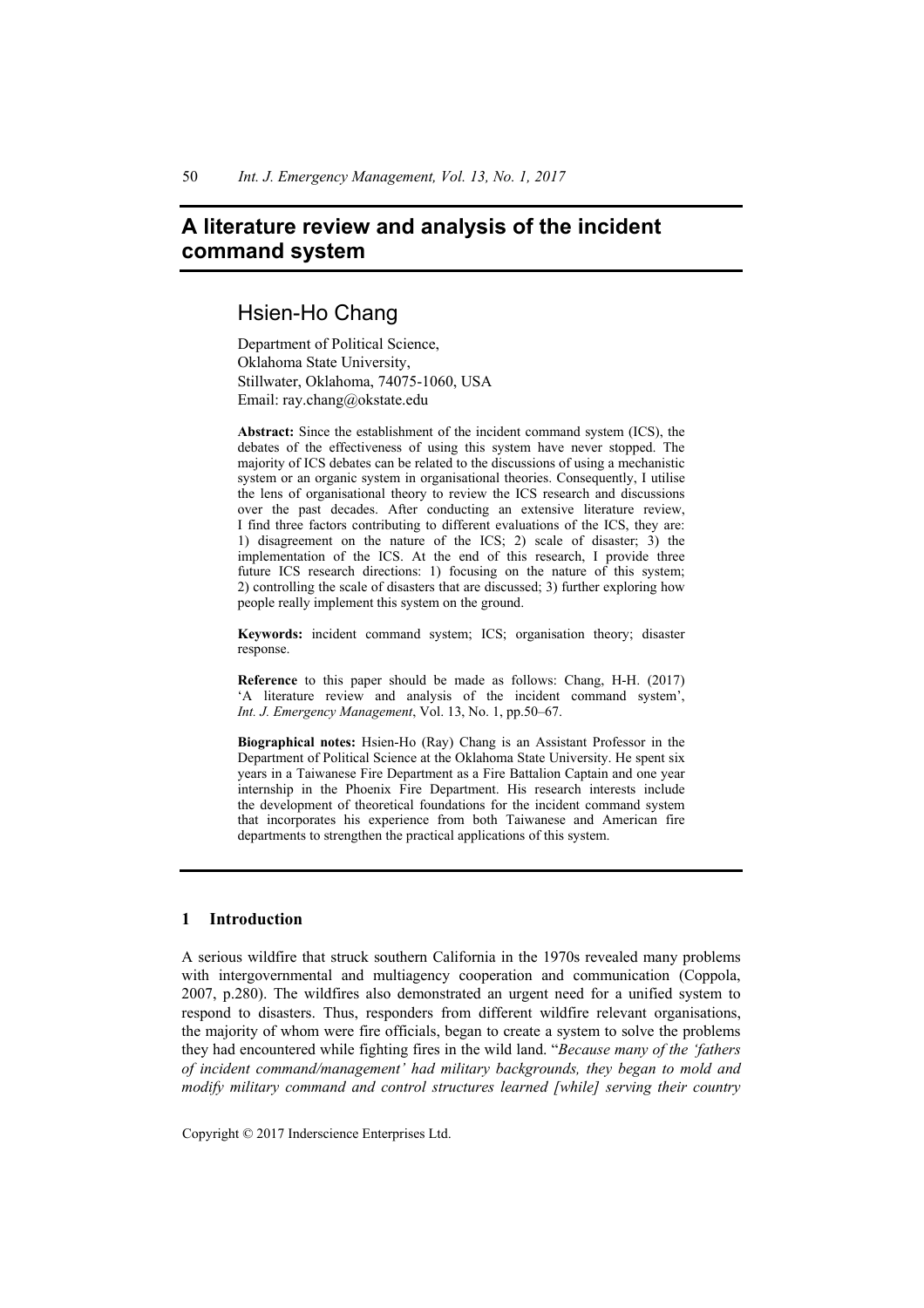*into systems that would allow their perspective agencies to better respond to those needing assistance in times of crisis*" (Molino, 2006). Consequently, the systems created incorporated many military elements.

To overcome these difficulties, the California government set up a project called Firefighting Resources of California organised for Potential Emergencies (or FIRESCOPE) to create a new structure for responding to emergencies in the state. The goal of FIRESCOPE was to create a system that could respond to all types of incidents, not just wildfire responses. Although many fire officials joined this project, representatives from other relevant organisations − such as the California Department of Forestry and Fire Protection, the [California] Governor's Office of Emergency Services – also contributed with the US Forest Service to develop the system (FEMA, 2004).

FIRESCOPE identified basic concepts and frameworks for managing response activities in disasters, which led to the development of three "manifestations" of the incident command system (ICS), they are:

- The Wildfire Incident Command System (FIRESCOPE)
- The National Fire Academy (NFA) Incident Command System
- The Fire Ground Commander System (Phoenix Fire Department) (Molino, 2006).

All of the previous ICSs include the following elements (Buck et al., 2006, p.1):

"standardized job descriptions with a training program for those positions; common terms for equipment and supplies; a structured chain of command from the specialist on the ground to the incident commander with unity of command emphasized and each person in the organization reporting to one boss; authority commensurate with responsibility, and task assignment made rationally to the person most qualified for the assignment regardless of rank in the organization; span of control limited to the number of people that one person can effectively control; sectoring of work to insure efficiency, effectiveness[,] and safety; finally ICS is based on the scalar principle, with its size and complexity depending on the size and complexity of the disaster or emergency incident to which it is applied."

After the devastating terrorist attacks on 11 September, 2001, President George W. Bush issued Homeland Security Presidential Directive-5 (HSPD-5), which mandated that the federal government develop a National Response Plan (NRP). The NRP and the National Response Framework (NRF) that was established in 2008 (FEMA, 2008b) tried to promote the abilities of disaster responders to deal with large-scale disasters, so the National Incident Management System (NIMS) was introduced. The core element of the NIMS is the ICS, which tried to build a unified command and communication system between different jurisdictions and governmental organisations.

The ICS was promoted bottom-up, from a local command system to a national one. Such a system required that "*not only would every state and local government be expected to establish an ICS-based system of emergency of disaster response, but […] [they were expected] to stay up to date and in conformity with the DHS-approved version of the ICS*" (Sylves, 2008, p.151). Thus, this system imposed most of the responsibility on to state and local governments.

Although the ICS has become a national policy of disaster response, debates over this system have never ceased. ICS proponents, on the one hand, appreciate the hierarchical structure the ICS created to manage disaster responders and resources. Critics of this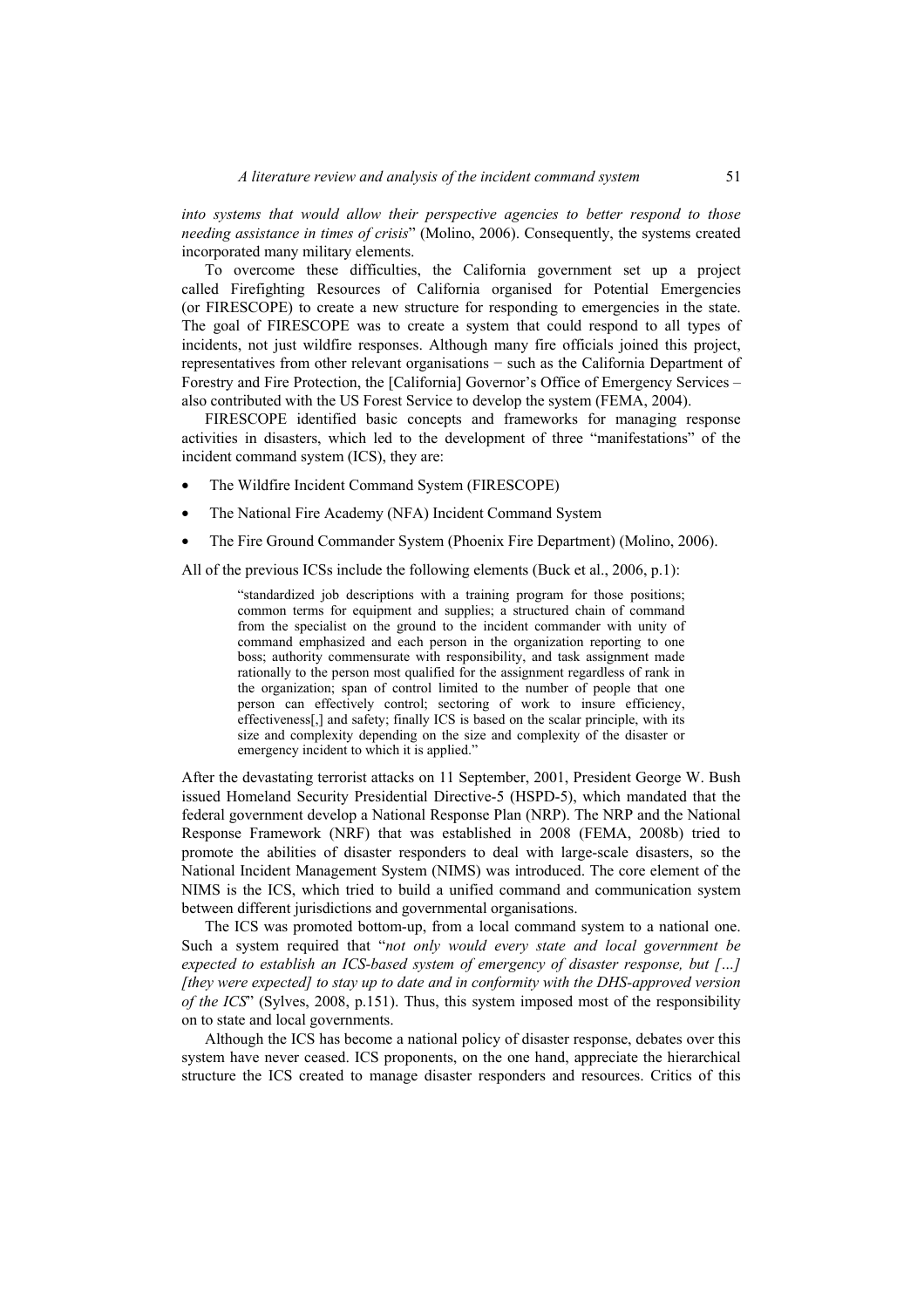system, on the other hand, argued a hierarchical structure is insufficient to cope with complex disastrous situations. Consequently, both sides generate different evaluations toward the ICS, and thus encourage the disaster managers to utilise different types of response systems at grounds.

To understand why people have different evaluations toward a system, we will first review ICS literature in the next section.

# **2 ICS literature and discussions**

As I mentioned previously, some ICS proponents appreciate its clear hierarchical structure to manage disaster responders and resources, but some ICS critics argue that the same hierarchy created by the ICS impedes this system to be used on complex disastrous situations. By looking at organisation theories, especially on the discussions and comparisons between a mechanistic system and an organic system, many insights and interesting discussions can be applied to discuss the effectiveness of using the ICS.

I will begin with introducing the mechanistic and organic systems on the coming section.

# *2.1 Organisation theory: mechanistic vs. organic systems*

Burns and Stalker (1961) observed 20 industrial firms in England, and they found that the external environment had a large influence on the structure of internal management. They proposed that there are two types of management structures as a result: one is a mechanistic system which focuses on establishing clear rules and hierarchy to manage all workers in a firm, while the other is an organic system that relies on communication and cooperation to manage interactions between individuals. Owing to its emphasis on structure and hierarchy, a mechanistic system is more suitable in stable environments where there are fewer changes and the majority of the organisational tasks are routine. In an organic system, on the other hand, relationships are less formalised and hierarchical compared to the mechanistic organisation. Consequently, an organic system is better suited to dealing with complex situations, where there are many unexpected events and thus a need for constant changes and improvisations.

#### *2.2 The basic concept of the ICS*

The ICS is a standardised, on-scene, all-hazards incident management approach (FEMA, 2011) that:

- allows for the integration of facilities, equipment, personnel, procedures, and communications operating within a common organisational structure
- enables a coordinated response among various jurisdictions and functional agencies, both public and private
- establishes common processes for planning and managing resources.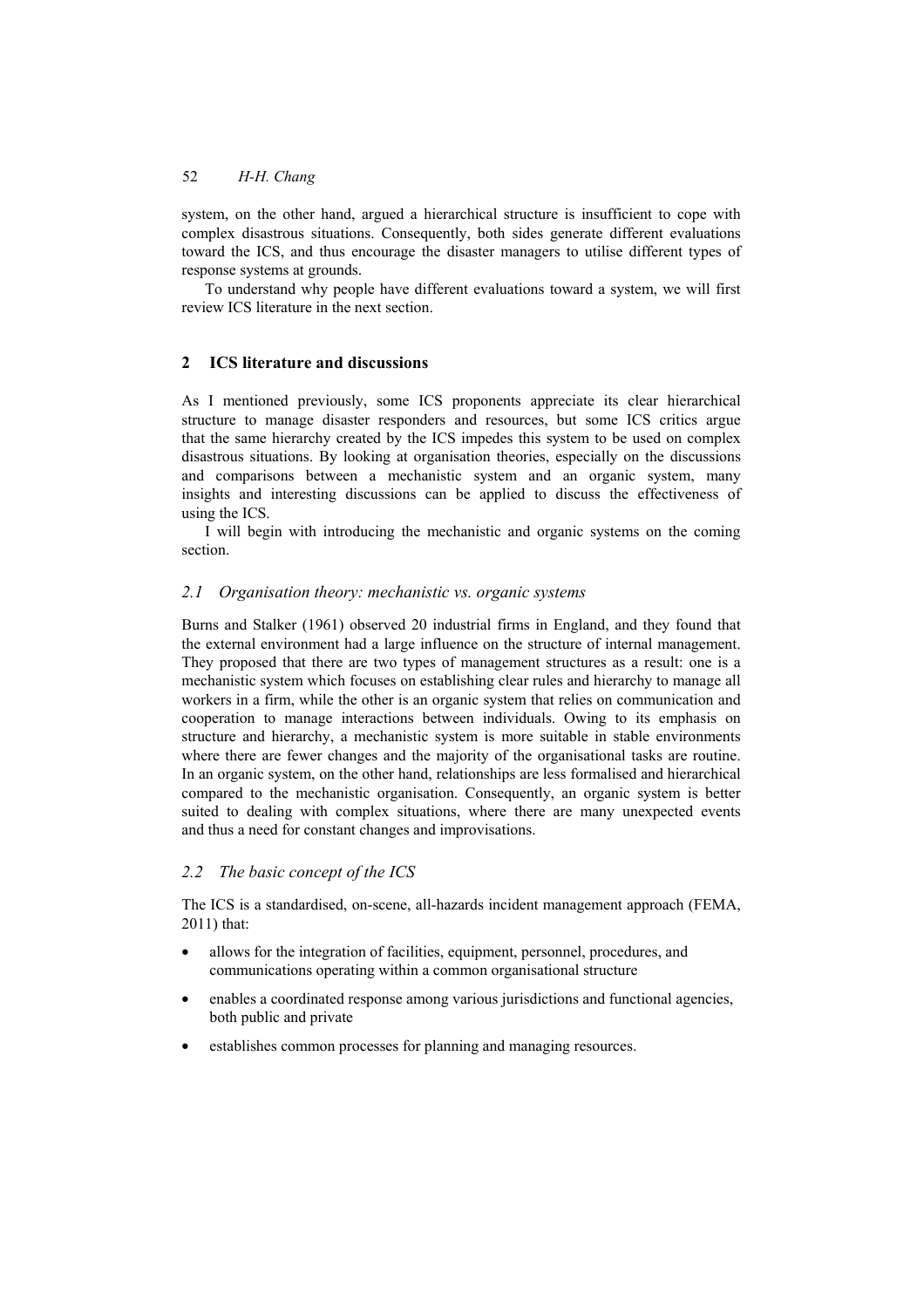Moreover, the ICS includes five major components: command, operations, planning, logistics, and finance. As incidents escalate to become disasters, three additional functional staffs, a public information officer, safety officer, and liaison officer would be added to assist the Incident Commander (IC). The structure of the ICS is shown below in Figure 1 (FEMA, 2008a):

**Figure 1** The structure of the ICS



Some basic concepts of the ICS are:

1 The Incident Commander (IC) is required to orchestrate response activities.

Before the ICS was created, one of the problems with responding to wildfires was unclear designation of authority (Molino, 2006). Practitioners indicated that determining an Incident Commander (IC) for all disaster response-relevant departments was difficult (Haddow et al., 2011; Moynihan, 2007). For example, dealing with a HAZMAT incident might require responders from the Department of Environmental Protection, Fire Department, Department of Transportation, and Police Department; in this situation, deciding who should be the IC could cause much confusion and conflict if these departments did not follow the ICS structure and could not reach any agreement before disasters happened. In the USA, in most cases, the local fire chief or fire commissioner became the designated Incident Commander (Haddow et al., 2011).

2 As a 'command'-based system, missions are assigned to division chiefs who then break out responsibilities to their staff members.

The full name of the ICS suggests that it is a 'command' system. Although some similar systems and the National Incident Management System (which incorporates ICS as its core structure) use 'management' to replace 'command' to dilute the bureaucratic and military aspects of the ICS, this system – because of the way that missions are sorted out and then assigned and passed to the following staffs – is still regarded as a paramilitary system.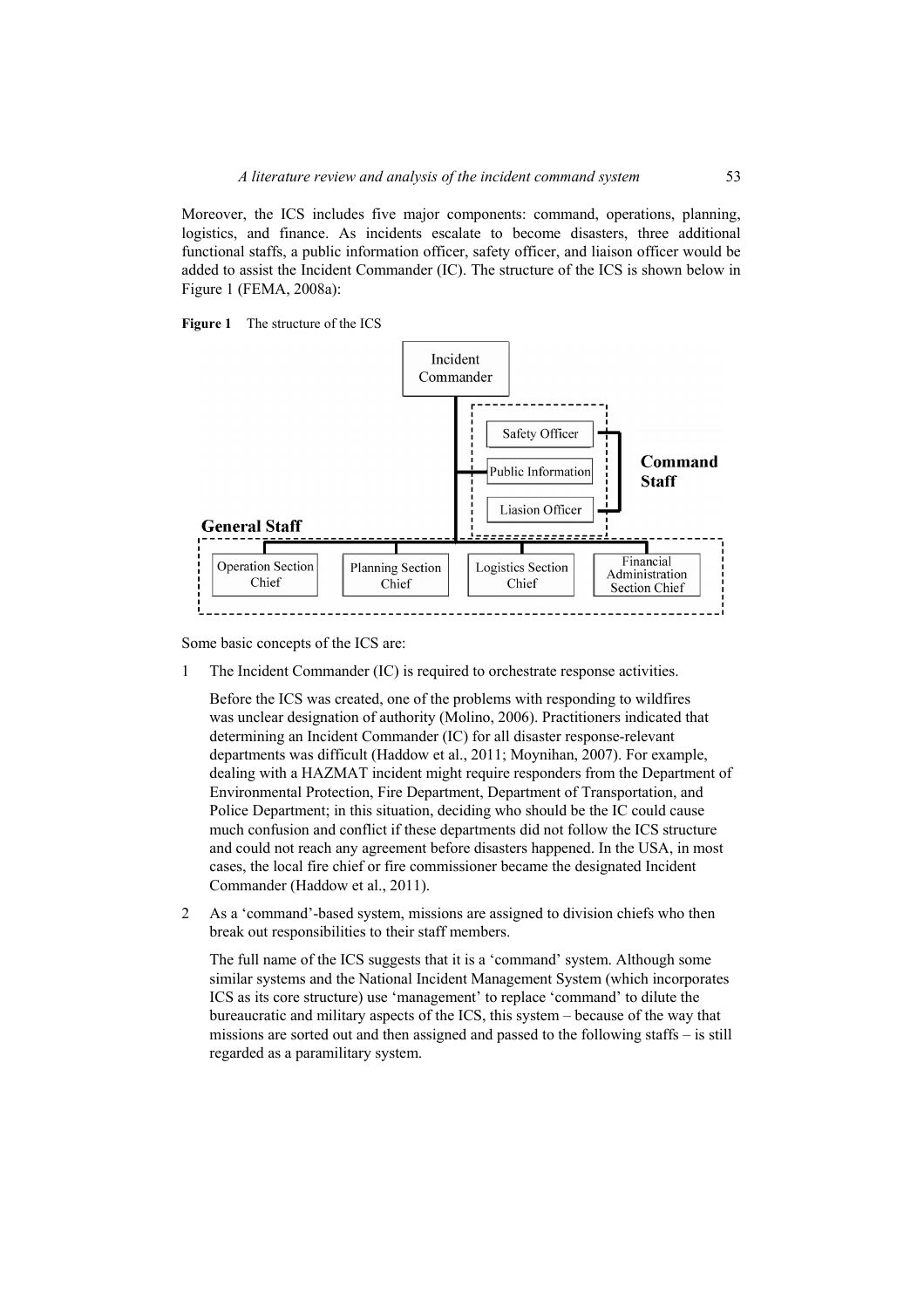3 Responders use identical terminologies and integrated communication systems.

As mentioned before, the ICS was created to improve the cooperation and communication between different departments and organisations; consequently, having consistent terminologies and integrated communication systems are necessary. FEMA's Emergency Management Institute (EMI) lists common terminologies on the beginning of its ICS training manuals (EMI, 2013a, 2013b, 2013c, 2013d, 2013e, 2013f, 2013g, 2013h, 2013i, 2013j); unification of terminology can thus be regarded as the fundamental of utilising the ICS.

4 This system has been used for dealing with different types of disasters

Many of law enforcement, public works, and public health officials have regarded the ICS as a fire service system (Sylves, 2008, p.151). As I mentioned before, the establishment of the ICS had included the inputs from those people of different backgrounds. This system has also been applied in hospitals (also known as the Hospital Emergency Incident Command System), law enforcement agencies, and U.S. Coast Guard (such as the Exxon Valdez Oil Spill in 1989; Allen, 2010). The confusion of ICS as a merely firefighting system causes a backlash of irrational criticism when officials tried to promote this system to disaster management-relevant organisations (Kotter and Schlesinger, 2008).

5 ICS is scalable

In small incidents, responders can be assigned to fill more than one position in this system and the Incident Commander can determine how many functions and divisions are needed to respond to the incident. Molino (2006) mentioned: "*The specific organizational structure is established for any given incident and is based upon the management needs of that incident. If one individual can manage all major functional areas simultaneously, [then] no further organization is necessary*" (p.43). On the basis of Molino's understanding, the ICS is scalable; its structure will expand when disasters develop.

# *2.3 Criticisms and discussions about this system*

Since ICS had been introduced to the world of emergency management, many researchers and practitioners have provided a multitude of comments and criticisms about this system. The following paragraphs will introduce some of the major criticisms (the majority of which are from academia) in conjunction with some supportive comments (many of which were given by practitioners).

# *2.3.1 The conflicts between hierarchies and networks on the ICS*

Hierarchy is important on communicating risk in disaster environments (Comfort et al., 2010, p.37). When decisions must be made on an hourly or daily basis, a hierarchy is needed (Moynihan, 2008, p.211). ICS users (Cole, 2000; Goldfarb, 1997) also point out that ICS hierarchical system is necessary to manage disaster resources and personnel, because the ICS hierarchy establishes a clear chain of command and thus decrease some possible confusion between response organisations.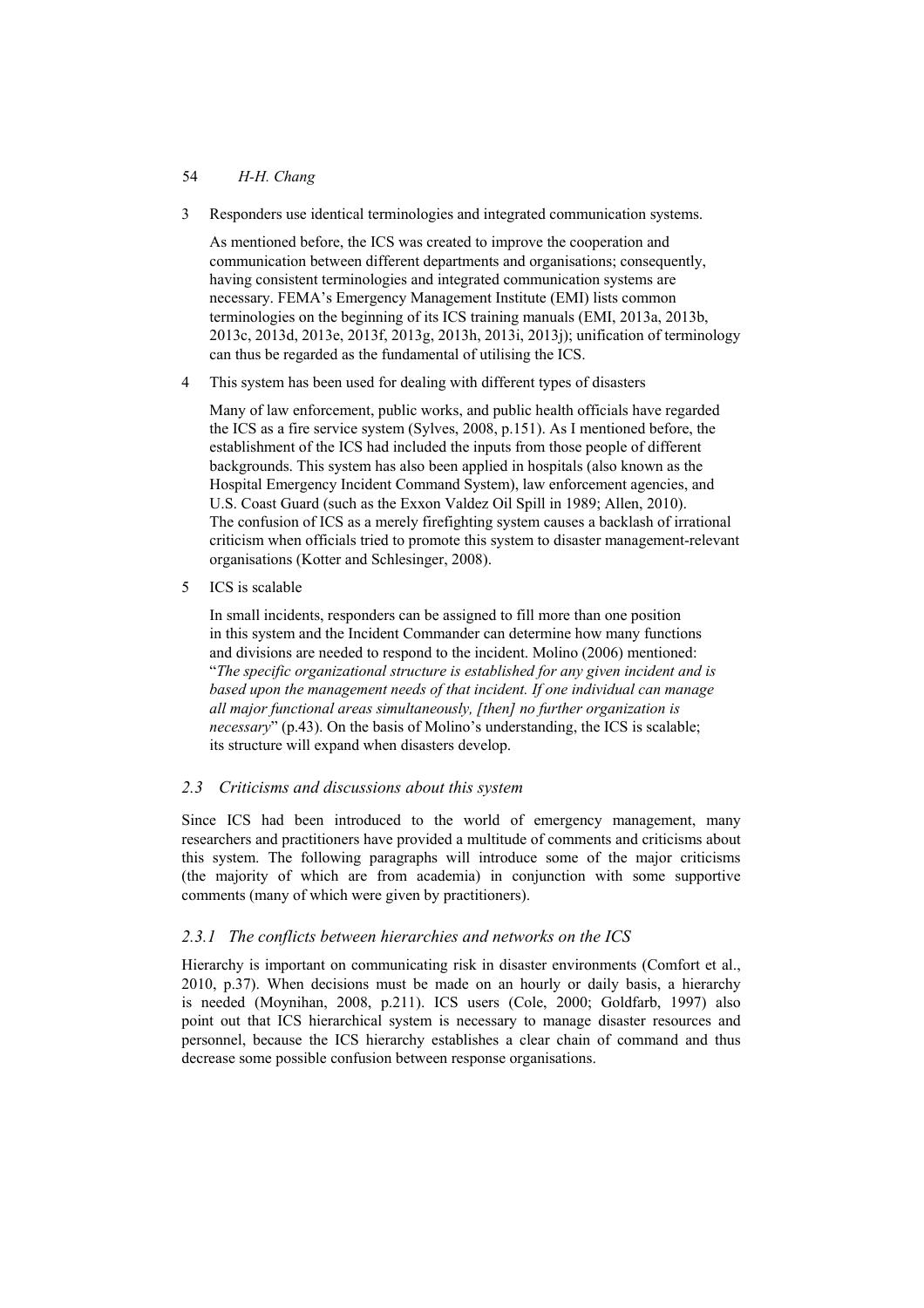However, organisational theorists believe hierarchy alone is not enough to integrate the many activities defined by the division of labour, especially as the organisation grows in size and complexity or copes with high levels of uncertainty or interdependence (Hatch, 1997, p.166). Quarantelli (2002) also found coordination rather control is needed when dealing with disasters. Combining Hatch and Quarantelli's observations, one can possibly assume that as the incident expands and more and more organisations and departments join in the command hierarchy, horizontal only cooperation might cause a serious problem in the ICS system.

The main issue is that the hierarchical command system is good for dealing with incidents involving few response organisations; however, when dealing with large-scale disasters, networking systems are required. Lagadec (1990) mentioned that larger crises require more resources and skills, which necessitates a larger and more diverse network. A network-based type of response also helps responders to cope with operational uncertainty, the one certainty in all crises. Thus, it is not only important but also necessary to add structural elements of a network into the ICS as well.

Consequently, at its core, the ICS was designed as a hierarchical structure, that would assume network-like features with increasing severity of the disaster. Moynihan (2007) describes the features of both as follows: "*Hierarchies tend to be viewed as rigid and based on formal controls. Networks tend to be seen as fluid and based on relationships. […]An ICS is neither a pure network nor a pure hierarchy, but it combines elements of both*" (p.6).

Since the ICS has a hierarchical management structure, there should be one person (the Incident Commander, IC) or a group of people (the Unified Command) sitting at the top of whole hierarchy. Research shows that determining an IC is a challenge for ICS users (Moynihan, 2007). I will further discuss this challenge on the next section.

# *2.3.2 The conflicts on determining the incident commander (IC)*

As mentioned before, determining who should assume the responsibilities of the IC is always a cause for conflict and confusion. Because many natural and man-made disasters threaten human lives, it is unrealistic and impossible to require one person to become familiar with how to deal with all disasters as the incident commander, "*given the lack of information, conflicting and incorrect rumors, and diversity of the many groups involved in such situations*" (Quarantelli, 2002).

Moreover, ICS assumes that the Incident Commander is the officer who has the highest rank and is the most experienced in terms of managing disasters at the scene. However, a department leader does not necessarily have the most experience. Consequently, in many cases, department leaders would instead assign an experienced officer to fill in this position. Goldfarb (1997), a retired deputy fire chief from the Fire Department of New York (FDNY), raises issues related to this phenomenon in his paper: "Officers senior to or ranking higher than the incident commander are at the scene but not acting as the IC. […]Who are they going to hang if something goes wrong? Who is the most senior, knowledgeable, and experienced person on the scene?"

These questions from Goldfarb reflect the difficulties and confusions in determining the IC when utilising ICS. Because this system was constructed as a paramilitary one, the founders of this system might have failed to consider that in some occasions and organisations, promotions are not based on working performance and experience.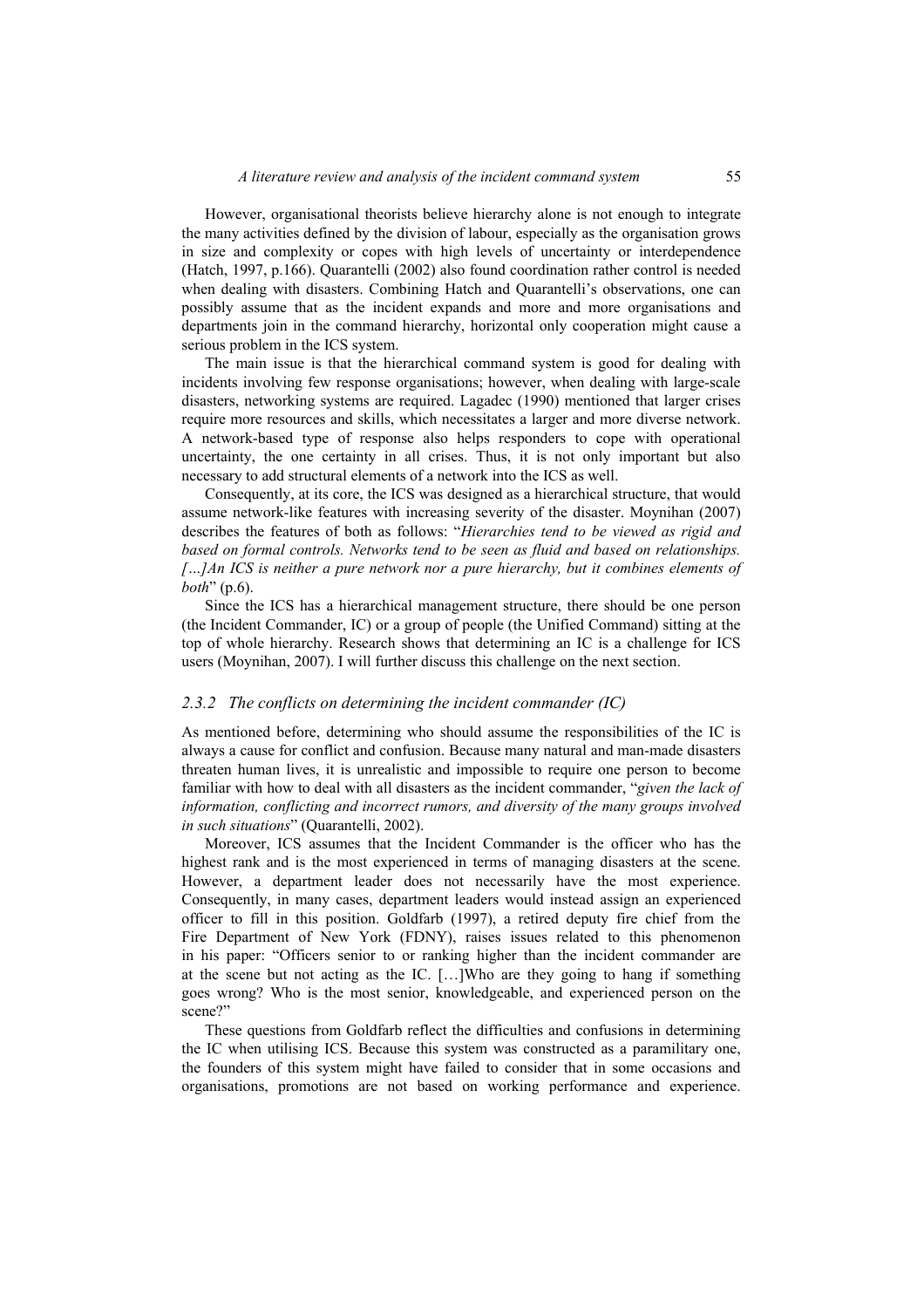This aspect is especially true in departments in which leaders have been nominated politically and in non-governmental organisations and volunteer groups. In these types of organisations, ICS might not work well in terms of assigning the incident commander.

# *2.4 The benefits of implementing the ICS*

ICS provides many solutions to problems in responding to wildfires in California. Because wildfires share many common elements with other disasters, both in terms of complexity and scope (Molino, 2006, p.8), the concepts and structures of the ICS have been comprehensive in terms of dealing with the questions that arise during the course of many disasters. Practitioners have indicated that the ICS provides a complete structure in terms of planning and responding to disasters, consistent terminologies, and a manageable span of control. The following paragraphs will discuss in detail the merits of utilising the ICS to manage disasters.

# *2.4.1 ICS creates a complete structure on planning and responding to disasters*

ICS separates the disaster commanding mission into five categories (as shown on the Figure 1). A division chief is assigned to each category, and then he or she can further subdivide the tasks between subdivision chiefs to complete the necessary functions. This design provides a reasonable and logical framework that allows incident commanders to expand response activities as necessary. Consequently, the ICS structure provides a blueprint for managing disasters that allows incident commanders to assign tasks and positions to their staff members.

Moreover, the ICS provides templates for managing disasters to other organisations that lack experience in responding to disasters. Following the ICS structure, one can easily tell that disaster response includes some specific function, each of which has particular missions that needs to be completed. These templates also benefit departments on planning their disaster management strategies and organisations. Since positions and missions are listed on the ICS format, they can be considered in advance.

# *2.4.2 The ICS provides unified terminologies*

Before the implementation of the ICS, disaster responders utilised different terminologies associated with their professional fields. When they responded to small and local incidents, which involved few disaster response-relevant organisations, responders did not encounter many communication problems. However, in large-scale or state wide disasters, responders from different departments and jurisdictions have to work hand-in-hand; problems associated with using different terminologies to apply to the same thing or similar terms with different meanings became extremely apparent, and much confusion arose.

An example provided by Molino (2006, p.38) illustrates this point. When emergency medical technicians (EMTs) and police officers responded to a gunshot emergency, the police officer who went on scene declared it 'secure'. EMTs thought that this word meant the perpetrator was no longer a threat in the area. However, in police speak, 'secure' mean that they had surrounded the perimeter to prevent anyone from entering or exiting without police knowledge of their presence. Another example includes the word 'clear', which has different meanings in military and law enforcement agencies.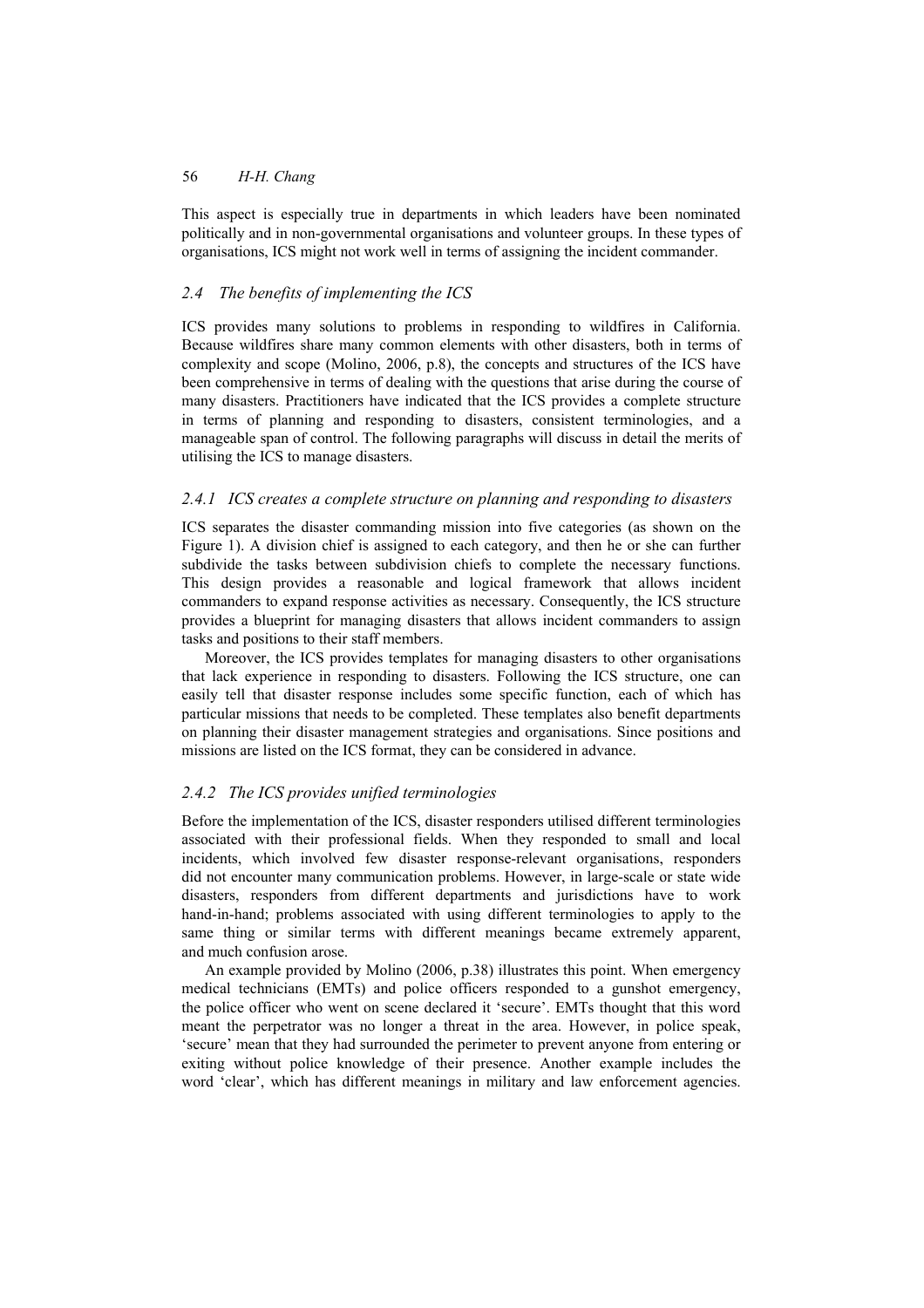Additionally, some slang terms have opposite means in different organisations, and the same apparatus might have different names in different jurisdictions. ICS unifies these terminologies to improve disaster communications.

# *2.4.3 The ICS provides a manageable span of control*

One of the problems the California government confronted in responding to wildfires was that "*too many people were reporting to one supervisor*" (Gallant, 2008). An overly wide span of control not only led to redundancy but also confusion when it came to transferring information. As a result, it also jeopardised responders' safety. The ICS span of control can be ranged from three to seven subordinates under one supervisor (FEMA, 2008a, 2008b, p.3; EMI, 2013a, p.3.29, 2013i, p.2.35, 2013e, p.3-37), one to five responders under a person (DHS, 2008, p.97; EMI, 2013a, p.3.29, 2013e, p.3-37), or up to 10 people (DHS, 2008, p.97). Although the ICS provides general rules, the consideration of span of control is based on the type of incident, nature of the task, hazards and safety factors, and distances between personnel and resources (EMI, 2013a, p.3.29). Consequently, "the ICS organisational management is directly correlated with the size and complexity of the incident" (DHS, 2008, p.97). Also to strengthen personnel accountability and safety, as a disaster expands, an extra safety officer should be assigned to the command post.

# *2.5 The shortcomings of implementing ICS*

After 9/11, research on the National Incident Management System (NIMS) and the ICS became popular. The majority of these research papers point out ICS is weak in terms of encouraging interdepartmental cooperation. There are some practitioners, on the contrary, who think that ICS strengthens cooperation and communication between different departments, but practitioners and researchers alike agree that the ICS is weak in terms of integrating volunteer and non-governmental organisations. Furthermore, the consensus is that participants in the ICS need education and to perform exercises in advance for optimal functioning of the ICS. Two of the major debates on ICS will be discussed in this section; other debates – such as ICS only being good for dealing with large-scale disasters but not daily response activities, or that the ICS was created from the aspect of firefighters only – are more the result of misunderstanding and bias, and can be easily corrected if we review the history of the development of the ICS.

#### *2.5.1 The ICS is weak in terms of working with volunteers and NGOs*

Both scholars and practitioners have indicated that the ICS is weak in terms of promoting cooperation with volunteer and non-governmental organisations (NGOs) (Buck et al., 2006; Jensen and Yoon, 2011; Molino, 2006; Moynihan, 2007; Sylves, 2008). The critical problem is that the ICS tries to build a hierarchy for command responders on disaster scenes. As more departments join disaster response activities, a network organisation must be established to orchestrate all responders. Researchers have concluded that, as it stands, the hierarchical and networking structures are incompatible. Others like Alter and Hage (1993) claim that "*a basic normative characteristic of networks is that they are not hierarchical, relying on lateral linkages and self-regulation*"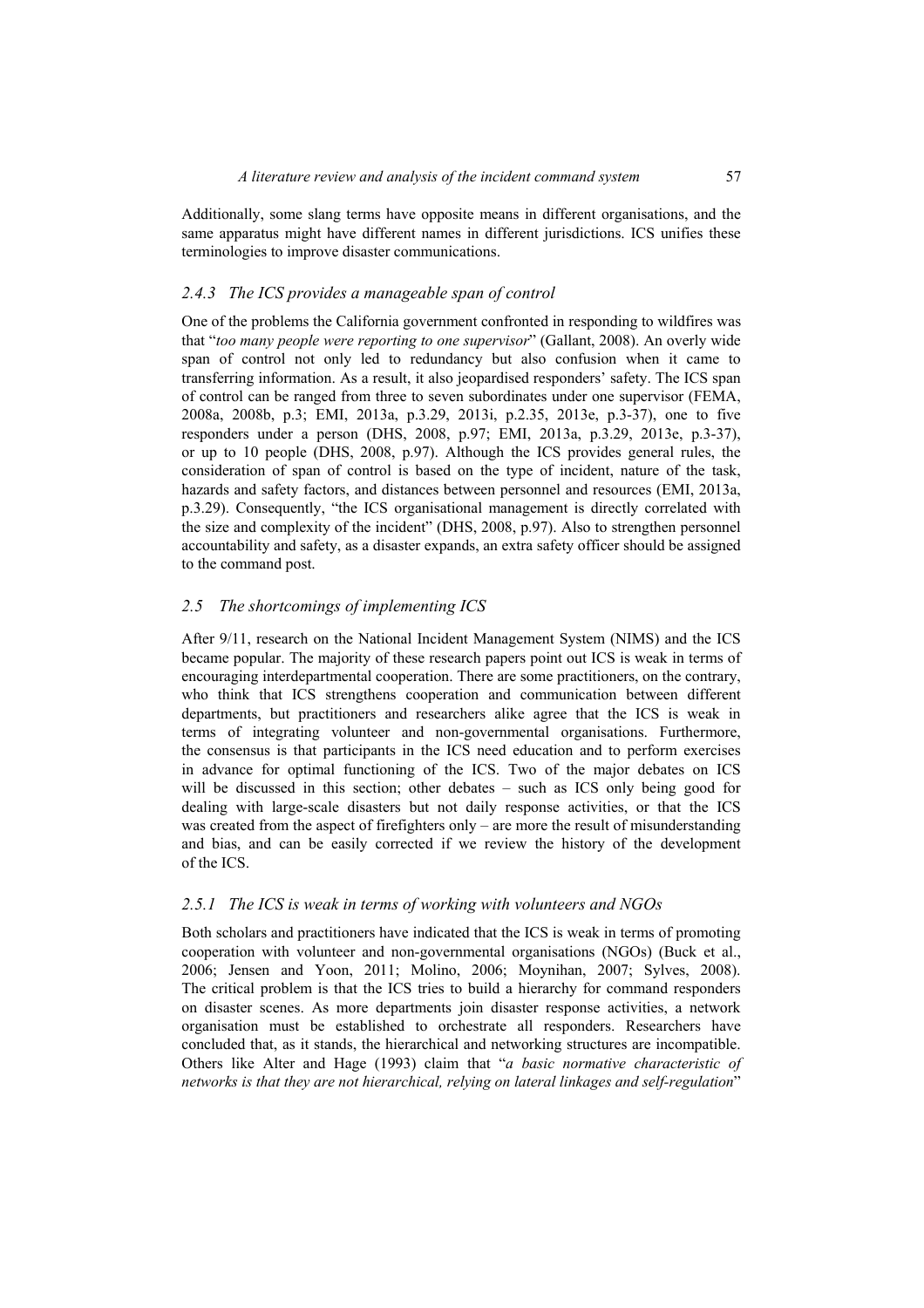(p.78). Indeed, networks are praised for avoiding the very pathologies associated with traditional hierarchies (Moynihan, 2008). Owing to the lack of hierarchical structure, both of the ICS and NIMS were not well-received by either responding volunteer fire chiefs or volunteer firefighters in North Dakota State (Jensen and Yoon, 2011). Consequently, the ICS did not work very well when taking into consideration volunteer and non-governmental groups, which do not have hierarchical structure of management.

# *2.5.2 New disaster responders have difficulties to successfully implement the ICS at scenes*

On the basis of Moynihan's (2007) case study, one of the keys behind the successful response to the 9/11 attack on the Pentagon by the Arlington County Fire Department (ACFD) was that its members were familiar with the concepts and ideas of the ICS (p.25). As the assistant fire chief in ACFD, James Schwartz, the initial Incident Commander on Pentagon terrorism attack in 2001, stated: "*We've done it [ICS] with the recognition that if we didn't do it every day on everything we go to, we would never do it for the big one. Or we'd never do it well for the big one*" (Varley, 2003). The 1995 bombing attack in Oklahoma City is another example. The city's disaster responserelevant department leaders had just finished the ICS trainings from the Emergency Management Institute one year before the terrorist attack, so they were able to deal with this large-scale disaster quickly and smoothly (MIPT, 2002).

Besides, Buck et al. (2006) and Moynihan (2007) identify that trust and emotional connection are important when responding to disasters with the ICS structure. The close personal relationships between the ACFD chiefs and other department leaders, for instance, contributed to the successful response to the 9/11 Pentagon attack. Because they had participated in ICS exercises together and thus knew each other well, the Incident Commander could choose officials from other fire and rescue departments to take up key positions; which avoided assigning only fire officials to run the ICS and therefore increase the inter-departmental cooperation. Following the same train of thoughts, FEMA failed in its response to Hurricane Katrina in part because many senior managers had left FEMA in the months and years before, which removed the long-term relationships that existed between these experienced managers and state responders (Moynihan, 2007, p.27). As a result, Buck et al. (2006) regard establishing relationships between ICS users as one of the pre-conditions of successfully implementing this system at scenes (pp.11, 12). Consequently, in some civilian organisations, because the leaders do not have shared experiences and training with their staff members, this system might not work well.

#### **3 Analysis**

The previous discussions of the benefits and shortcomings of utilising the ICS can be connected to Burns and Stalker's (1972) observation of a mechanistic system, which creates a clear hierarchic structure of control, authority, and communication to govern all employees. Using a mechanistic system is appropriate in stable conditions. In changing environments, which include fresh problems and unforeseen requirements for action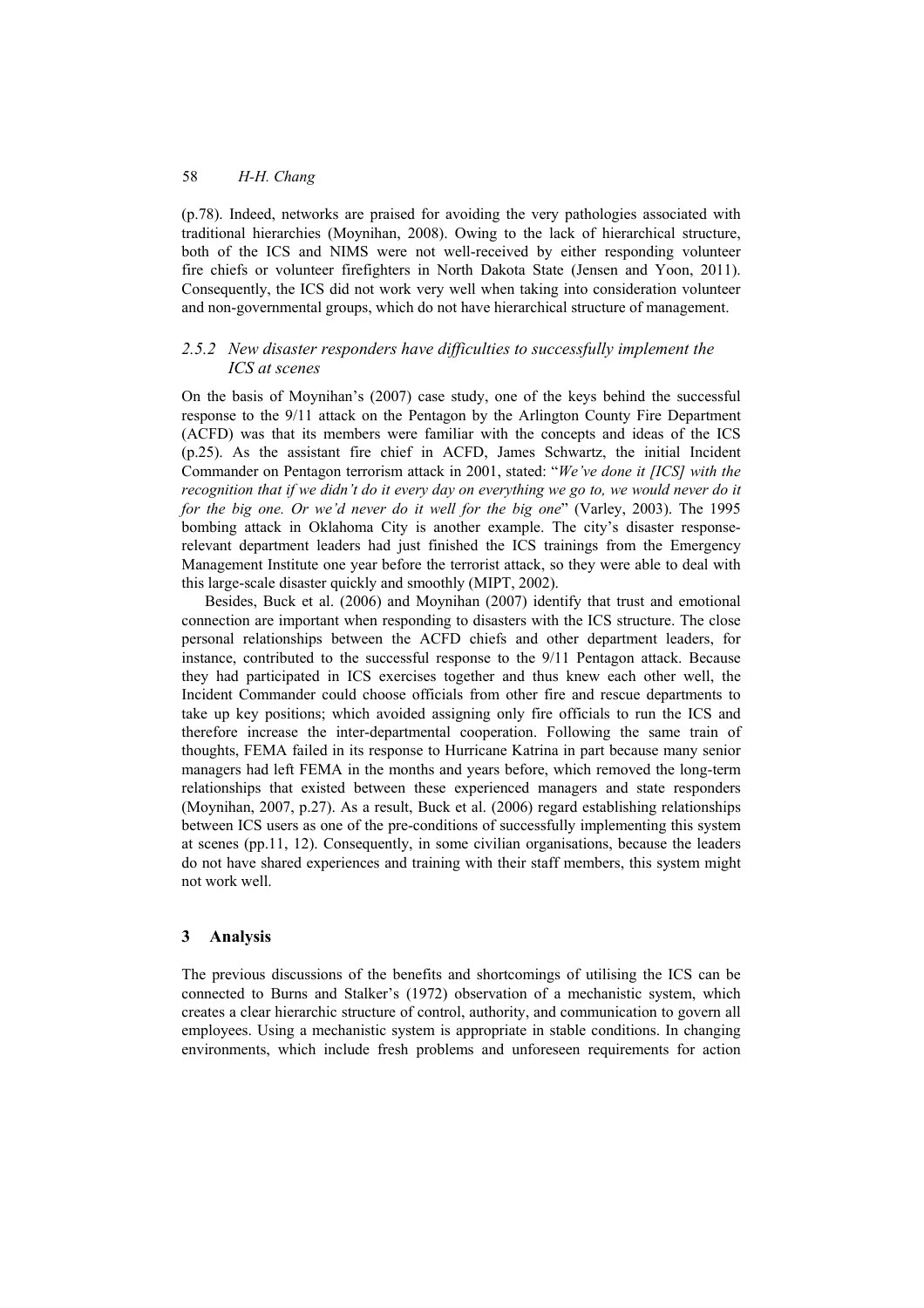that cannot be broken down, they suggest to utilise an organic system; which creates a network structure of control, authority and communication, emphasising more cooperation between all employees (pp.250–252).

Although many ICS discussions (Neal and Phillips, 1995; Neal and Webb, 2006; Quarantelli, 2002; Wenger et al., 1990) can be associated to the pros and cons of using a mechanistic system, after conducting an extensive multiple case study, Moynihan (2007) concludes the ICS has both hierarchy and network characteristics. His descriptions of hierarchy system are similar to a mechanistic system that utilises a strict hierarchy of authority and control with many rules. The network system he mentioned is close to an organic system whose employees contribute to the common tasks of the department (Daft, 2008, p.154).

Moynihan's research echoes Burns and Stalker's (1972) observation that organic system and mechanistic system are not a dichotomy; these two systems represent a polarity. Therefore, a concern may (and frequently does) operate with a management system, which includes both types (p.253). Buck et al. (2006) review several disastrous cases and report the command and control and coordination are not controversial systems, but they can coexist (p.15). Bigley and Roberts's (2001) research on the ICS also demonstrate that the ICS is a system combining both mechanistic and organic design elements. Therefore, Moynihan (2007) suggestion of treating ICS as a solely mechanistic system might lead to a misdiagnosis of management issues (p.6).

Using the lens of organisational theory; we can find that individuals have different perspectives toward the ICS owing to:

- disagreement of the nature of the ICS
- the scale of disasters
- the implementation of ICS.

I will discuss all of them in the following sections.

#### *3.1 Disagreement on the nature of the ICS*

On the basis of the previous discussions, both ICS proponents and critics are concerned with certain characteristics. Connecting these characteristics to organisation theory will help us further elucidate the core differences in arguments between ICS proponents and critics, and consequently allow us to obtain a better understanding of the nature of this system.

Researchers report that this system institutes a rigid hierarchy of authority and thus the ICS cannot cope with complex disasters (Harrald, 2006; Neal and Phillips, 1995; Neal and Webb, 2006; Quarantelli, 2002; Wenger et al., 1990). The hierarchy of authority reflects the distribution of authority between different positions within the organisation; consequently, each position within a hierarchical organisation has its own authorities and rights. These authorities and rights are called positional powers because they belong to the position itself rather than the holder of the position. Position holders utilise authority to influence their subordinates and this influence is exercised via downward communication. Therefore, in a hierarchical organisation, everyone, except for the person sitting at the top of whole organisation, reports to a supervisor. Individuals near the top of the hierarchy use a combination of authority and vertical communication to gather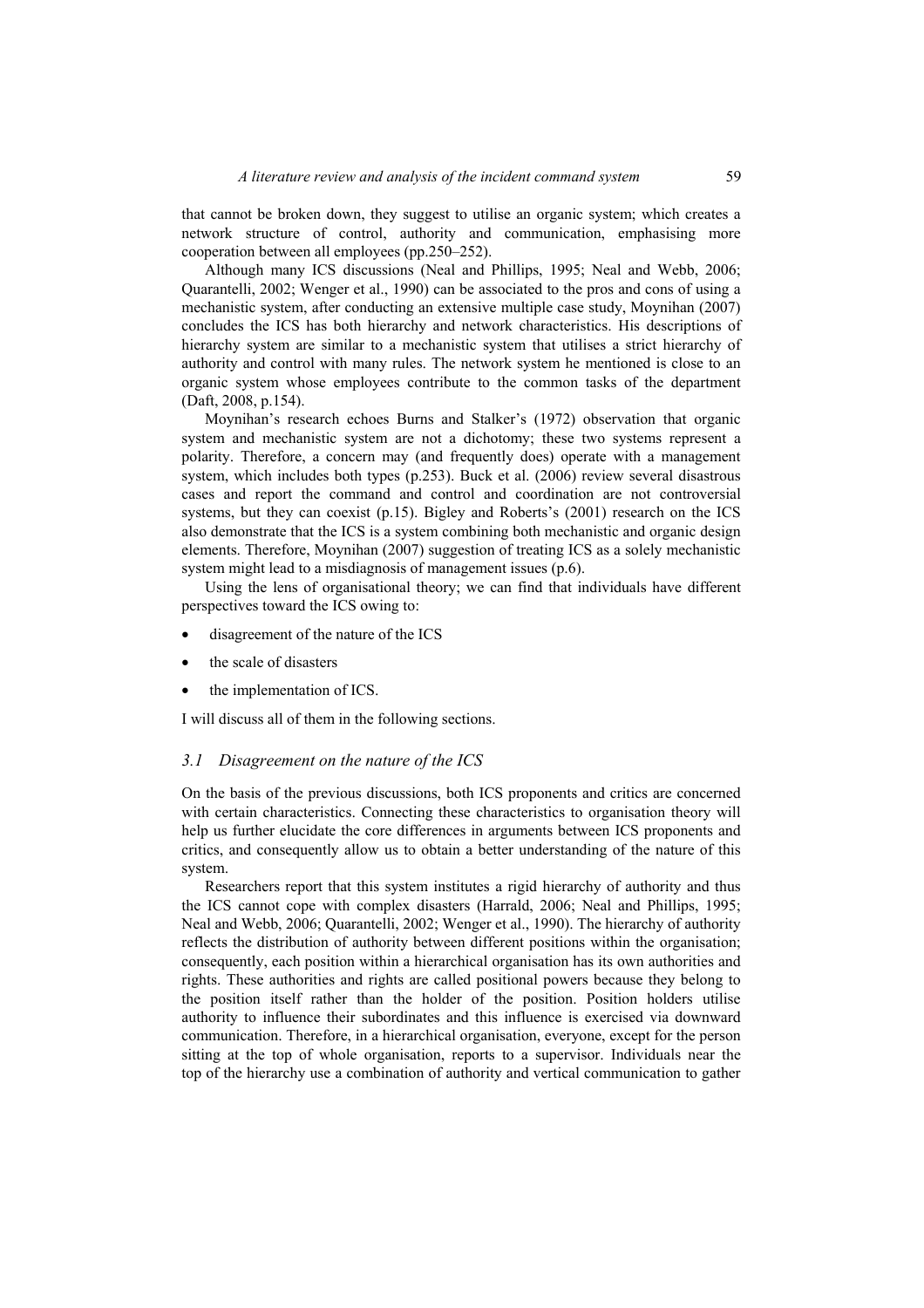information from, direct, control, and encourage high performance by all individuals at lower levels in the organisation (Hatch, 1997, p.165).

On the one hand, critics regard the ICS hierarchy as an obstacle when it comes to managing disasters. Quarantelli (2002) says that the ICS hierarchy "*unrealistically think[s] that anyone at the height of a crisis could be 'in charge' given the lack of information, conflicting and incorrect rumors, and the diversity of the many groups involved in such [complex] situation*". Neal and Webb (2006) questioned the logic behind ICS hierarchy. They observed that, during Hurricane Katrina, responders had to be flexible enough to cope with the changing environment. They felt that the pre-established hierarchy and principles required by ICS were incapable of handling unexpected disastrous situations (pp.274, 275). Wenger et al. (1990) reviewed eight disasters and interviewed local disaster responders from different backgrounds. They argued that, even though the ICS creates a clear hierarchy of authority, that authority shifts between different officers during different operational periods. They believe the shift in authority created information loss and thus generated challenges for new incident commanders (IC). Additionally, they felt that the ICS hierarchy put too much emphasis on fire departments, and thus isolated other organisations. Not only that, but they felt that the strong emphasis on fire departments impeded cooperation at the scene since "*many private and some public agencies are very unlikely even in planning, much less so*  in managing to put themselves in what they see as a subordinate role to an incident *commander from a fire department*" (p.9). Following this same train of thought, Harrald (2006), although he did not provide empirical data, suggested balancing agility and discipline to deal with extreme events. He believed that, although the discipline imposed by the ICS hierarchy was important, agility was also critical in dealing with complex disasters.

On the other hand, many people think that the ICS hierarchy offers many benefits when it comes to managing disasters. Cole (2000) surveyed senior ICS users and found that the ICS hierarchy created predetermined internal alignments that enabled the transfer of positive experience and unified all terminologies and terms that people used at disaster scenes (p.218). Goldfarb (1997) appreciated the ICS hierarchy and the discipline it created. On the basis of his experience, he believed that having clear delegation of authority and responsibility are important when responding to disasters. Bigley and Roberts (2001) argue the ICS hierarchy is actually not rigid: after interviewing many firefighters and observing routine fire department operations, they concluded that the ICS hierarchy had certain amount of flexibility. As a result, they called the ICS hierarchy an 'adjustable hierarchy', which includes structural form change, people move, and authority moves. This adjustable hierarchy provides members with the means to shift effectively between preplanned organisational routines when dealing with the more predictable aspects of a disaster and improvised approaches when dealing with the unforeseen and novel complications that often arise in such situations (p.1282). The previous research demonstrates that if we look deeply at how people actually exercise the ICS on the ground, it is not merely a mechanistic system which relies on a hierarchy to manage all disaster responders. Following a similar line of thought, Moynihan (2007) concludes that the ICS is not an absolute mechanistic system; he regards the ICS as a hierarchical network system that has both mechanistic and organic characteristics. A senior ICS user, Hanley (1990), also comments that the ICS is not a military command and control system, and instead claims this system "*provides ample*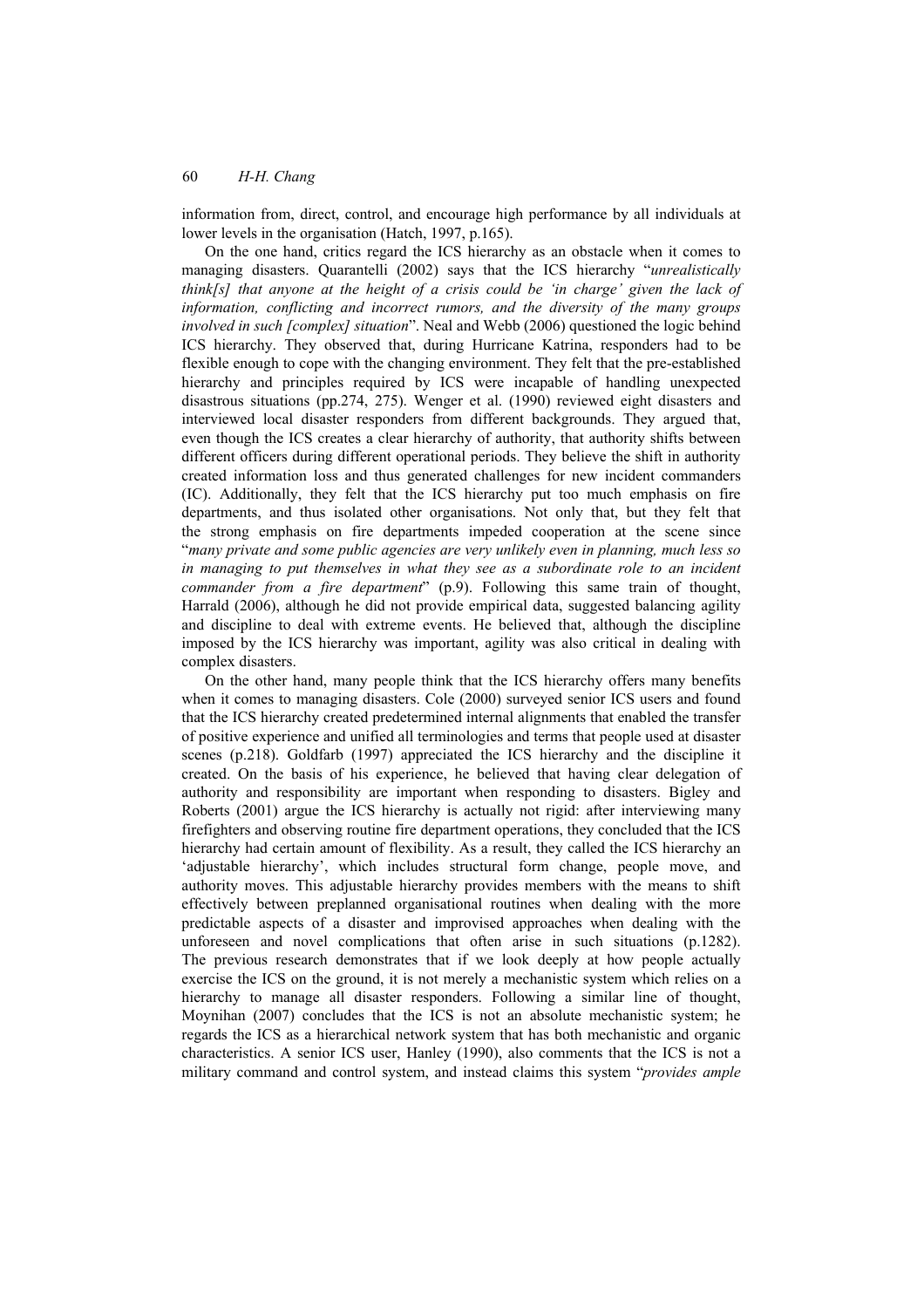*opportunity for multi-agency coordination and command transfer when required, and the procedures for doing this are well documented*".

The discussions above illustrate the complexity of this system. ICS critics tend to regard this system as a pure mechanistic system when, in fact, this system has many organic design elements that coexist with its mechanistic structures. Not only that, but under certain situations, the incident commander (IC) can be replaced by the unified command (UC), where representatives from different organisations are invited participating in the decision-making processes. After collecting opinions from all representatives, members in the unified command will then "*collectively develop one comprehensive set of incident objectives, and use them to develop strategies*" (FEMA, 2008a, p.17)." The UC thus utilises a classical decision-making process common in organic systems, while the overall structure below the UC still follows the design of a mechanistic system.

Therefore, a core argument between ICS proponents and critics is over the exact nature of the ICS or, more specifically, over what degree the ICS is mechanistic or organic.

# *3.2 Scale of disaster*

ICS critics and proponents judge the ICS from different scales of disasters and thus they develop different perspectives of this system. Generally speaking, although Moynihan (2007) suggests not using extreme cases of disasters to judge the effectiveness of the ICS (p.18), many social scientists still focus on extreme cases of disaster while many practitioners do not (Harrald, 2006, p.264). ICS critics who evaluate the effectiveness of this system from complex disaster situations (Buck et al., 2006; Moynihan, 2005, 2007, Neal and Webb, 2006) tend to reject a mechanistic-oriented system and advocate an organic-oriented response system instead. Neal and Phillips (1995), for example, studied the cases of Loma Prieta Earthquake and Hurricane Andrew and then recommended that disaster responders use an organic response system (they called it the Emergent Human Resources Model) instead of a mechanistic command and control system.

ICS proponents, on the other hand, tend to evaluate the ICS within the context of day-to-day emergencies, and are generally looking to see if the ICS works. Focusing on day-to-day emergencies directs these proponents to look for systems that can facilitate daily operations. For example, after having conducted extensive observations in routine firefighting operations and interviewing many firefighters, Bigley and Roberts (2001) concluded that the ICS was a reliable system, even in highly uncertain situations.

Cole's (2000) research is different from the previous two groups. Although he surveyed senior ICS users who had used this system in complex disaster situations, he still felt that this system was capable of dealing with any scale of disasters. He believed that the ICS provided a basic structure that enables responders to organise their response activities, and thus suggested that the federal government develop a strategy for promoting ICS as the standard for emergency incident management (p.225). Since Cole and the majority of the participants of his surveys have firefighting backgrounds, his conclusion and favourable outlook towards the ICS are possibly linked to his firefighting background.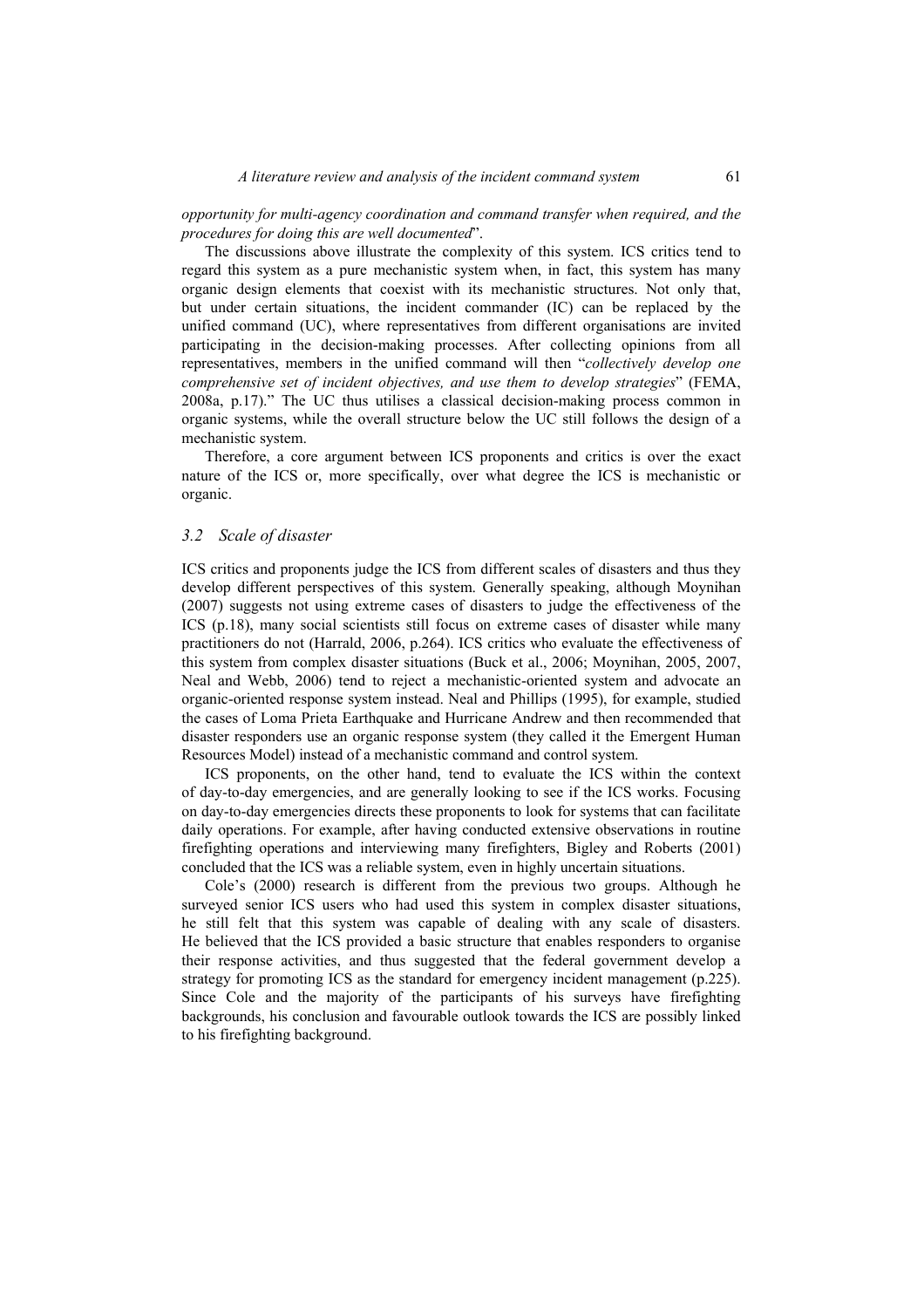Goldfarb (1997), a senior fire officer, focused on the importance of ICS structure and the doctrines it established to manage day-to-day operations. Harrald (2006) reported that the ICS establishes the necessary discipline for orchestrating disaster response activities, but does not provide enough freedom for ICS users to improvise at the scene – which is important when dealing with extreme events – so he suggested using an open system (similar to an organic system) to help prepare users for responding to extreme events. Wenger et al. (1990) researched eight large disasters, and they suggest reevaluating the ICS critically in the context of complex disasters. Quarantelli (2002) believes that disasters create complex situations, so the underlying philosophy behind the ICS was problematic in that it relied upon a single person to make all decisions at the disaster scene.

From the discussions above, it can be seen that ICS critics and proponents are actually looking for different types of systems to manage disaster response activities at different scales of disasters. This fact echoes Burns and Stalker's (1961) idea that the external environment (the disaster) influences internal management structure (the disaster response system), and also illustrates how the size of situations impacts the success of using a centralised and bureaucratic (mechanistic) system to manage an organisation (Hatch, 1997, p.172). Consequently, when discussing the ICS, it is very important to consider the scale of disaster involved.

#### *3.3 Implementation*

Both researchers and practitioners report that there is variation in the way that the ICS is implemented. Cole (2000) reported that this system is implemented differently in one agency compared to another and from one region to another. Wenger et al. (1990) researched eight disasters and observed that this system was used in different ways by various organisations. Neal and Webb (2006) reported that, during Hurricane Katrina, even different levels of governments used this system differently.

Firstly, every organisation has its own culture, so it is very hard to set up a system to coordinate between different organisational cultures. Wenger et al. (1990) observed that many private and some public organisations did not like to be incorporated into the ICS structure, where they would be seen as subordinate to the incident commander (p.9). Buck et al. (2006) thought that, while the ICS could coordinate the activities of well-trained and integrated communities of first responder organisations in emergencies, its principles were effective only in some and not all aspects of disaster response (p.14). As a result, they concluded that the ICS creates a bureaucratic system that cannot be used by different organisations.

Secondly, practitioners implement this system differently because of lack of sufficient training. Neal and Webb (2006) observed that people had not received enough training of the National Incident Management System (NIMS) and ICS prior to Hurricane Katrina, and even the federal government provided on-site training at scenes, this training seemed not work for people that did not hear about this system before disasters (pp.271, 272).

Thirdly, since the underlying concepts of ICS originated from firefighting communities, people from different backgrounds might not be willing to use ICS in their routine operations. Decker (2011) surveyed 728 organisations throughout the state of Ohio regarding their acceptance and utilisation of the ICS. Although the majority of ICS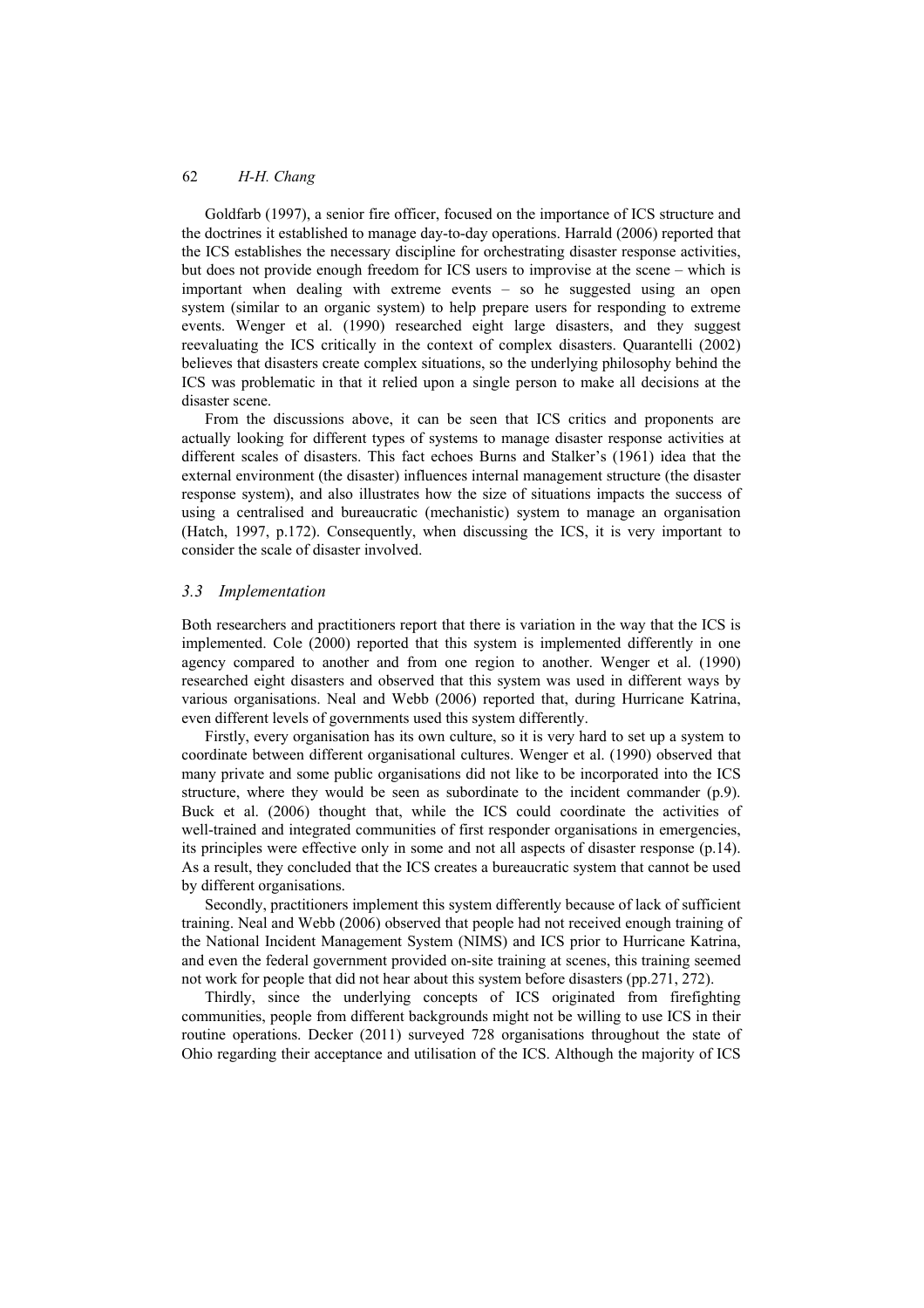trainees thought that basic ICS training was beneficial to all personnel within their organisations, a large number of people in a variety of organisations still did not accept ICS concepts. Nearly all of public works participants surveyed, for example, reported that they either seldom or never utilised ICS principles in day-to-day operations (p.227).

These discussions demonstrate that different organisational cultures, insufficient ICS training, and unwillingness to adopt the ICS in routine operations are major factors that impede the implementation of this system. Consequently, "*organizations relied upon their own system of doing business and had little awareness of NIMS [and ICS]*" (Neal and Webb, 2006, p.271).

In summary, since this system is exercised differently compared to the way that it was designed, understanding how people implement the ICS is a key to understanding why people have such different attitudes towards and evaluations of the ICS, and thus allows us to better understand the nature of this system.

# **4 Conclusions and future research**

In this research, I have discussed how disagreement regarding the nature of the ICS, the severity of the disaster in which the ICS is applied, and the way the system is implemented can lead to extremely different evaluations of the ICS. As a result, I suggest future ICS research and discussions can focus on

- clarifying the nature of the ICS
- controlling the scale of disasters that are discussed
- further exploring how people really implement this system on the ground.

First of all, since organisational theories and some disaster researchers have demonstrated that the ICS is a system combining both mechanistic and organic design elements, future research can further explore to what degree is the ICS mechanistic or organic. Researchers are suggested to conduct contend analysis (Patton, 2002, pp.452–471) to review the official ICS documents and ICS online training courses. By connecting each ICS design element to the concepts developed from classical definitions of mechanistic and organic systems, one can better understand how mechanistic or organic is the ICS.

Also, since people discuss the ICS from different scales of disasters and therefore contribute to different evaluations of this system. Researchers are suggested to control the scales of disasters that are discussed on the context. The Department of Homeland Security has categorised disasters as five types (Table 1; FEMA, 2006, pp.2–19, 2–20); this table provides a basic picture of different scales of disasters in the USA.

Finally, future ICS research can further explore the implementation of this system. As I mentioned previously, different organisational cultures, insufficient ICS training, and unwillingness to adopt the ICS in routine operations are major factors that impede the implementation of this system. Consequently, researchers are suggested to conduct surveys, qualitative interviews (Rubin and Rubin, 2005), or on-site observations (Patton, 2002, pp.259–332) to understand how people actually exercise this system on the ground. The results of ICS implementation research will benefit future ICS training, implementations, and possible revisions.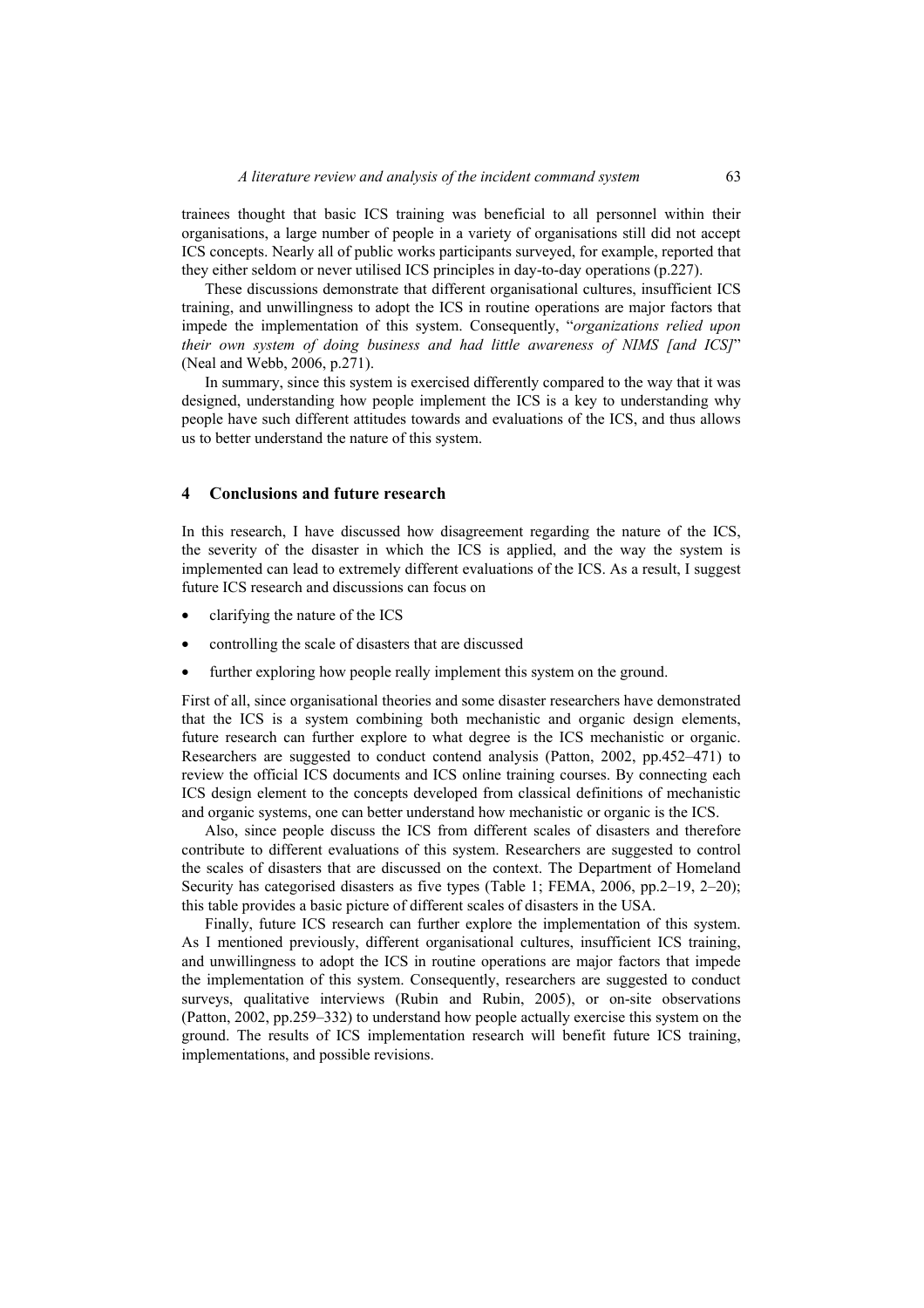# **Table 1** The incident types

Type 1 This type of incident is the most complex, requiring national resources to safely and effectively manage and operate.

- All Command and General Staff positions are activated.
- Operations personnel often exceed 500 per operational period and total personnel will usually exceed 1000.
- Branches may need to be established.
- The Agency Administrator will have briefings, and ensure that the complexity analysis and delegation of authority are updated.
- Use of resource advisors at the incident base is recommended.
- There is a high impact on the local jurisdiction, requiring additional staff for office administrative and support functions.
- Typically involve incidents of national significance.

Type 2 When the incident extends beyond the capabilities for local control and the incident is expected to go into multiple operational periods. A Type 2 incident may require the response of resources out of area, including regional and/or national resources, to effectively manage the operations, command, and general staffing.

- Most or all of the Command and General Staff positions are filled.
- A written IAP is required for each operational period.
- Many of the functional units are needed and staffed.
- Operations personnel normally do not exceed 200 per operational period and total incident personnel do not exceed 500 (guidelines only).
- The Agency Administrator is responsible for the incident complexity analysis, Agency Administrator briefings, and the written delegation of authority.
- Typically involves incidents of regional significance.
- Type 3 When capabilities exceed initial attack, the appropriate ICS positions should be added to match the complexity of the incident.
	- Some or all of the Command and General Staff positions may be activated, as well as Division/Group Supervisor and/or Unit Leader level positions.
	- A Type 3 incident management team (IMT) or incident command organisation manages initial action incidents with a significant number of resources, an extended attack incident until containment/control is achieved, or an expanding incident until transition to a Type 1 or 2 IMT.
	- The incident typically extends into multiple operational periods.
	- A written IAP is typically required for each operational period.
	- Examples include a tornado touchdown, earthquake, flood, or multiday hostage/standoff situation

Type 4 • Command Staff and General Staff functions are activated only if needed.

- Several resources are required to mitigate the incident, including a Task Force or Strike Team.
- The incident is typically contained within one operational period in the control phase, usually within a few hours after resources arrive on scene.
- The Agency Administrator may have briefings, and ensure the complexity analysis and delegation of authority are updated.
- No written Incident Action Plan (IAP) is required but a documented operational briefing will be completed for all incoming resources.
- Examples may include a major structure fire, a multivehicle crash with multiple patients, an armed robbery, or a small hazmat spill.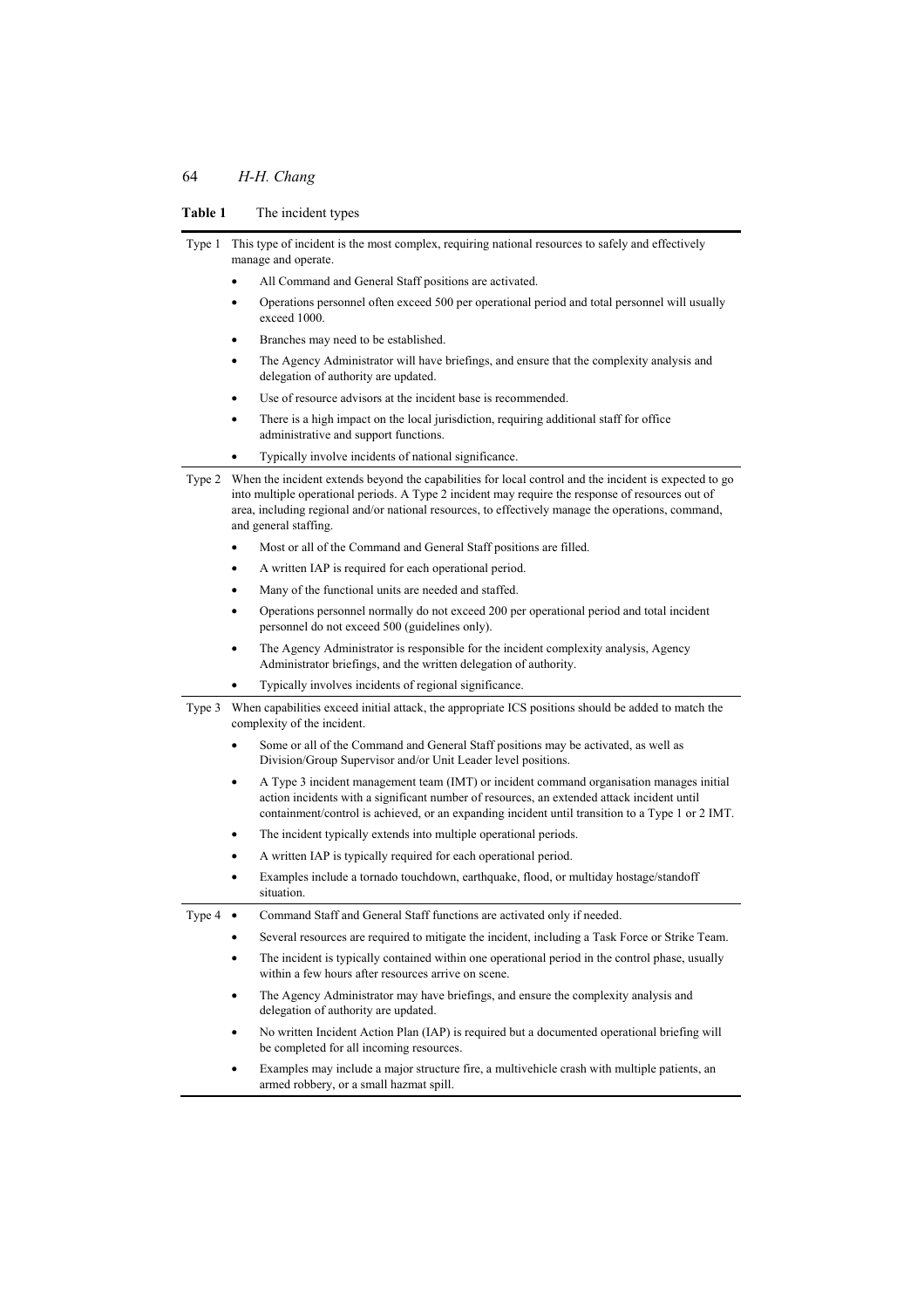| Table 1          | The incident types (continued)                                                             |  |
|------------------|--------------------------------------------------------------------------------------------|--|
| Type $5 \bullet$ | The incident can be handled with one or two single resources with up to six personnel.     |  |
| ٠                | Command and General Staff positions (other than the Incident Commander) are not activated. |  |
| ٠                | No written Incident Action Plan (IAP) is required.                                         |  |
| ٠                | The incident is typically contained within an hour or two after resources arrive on scene. |  |
| ٠                | Examples include a vehicle fire, an injured person, or a police traffic stop.              |  |
|                  |                                                                                            |  |

*Source*: FEMA (2006, pp.2–19, 2–20)

#### **References**

- Allen, T. (2010) *National Incident Commander's Report: Deepwater Horizon*, No. MC252, U.S. Coast Guard, Washington DC.
- Alter, C. and Hage, J. (1993) *Organizations Working Together: Coordination in Interorganizational Networks*, Sage, Beverly Hills, CA.
- Bigley, G. and Roberts, K. (2001) 'The incident command system: high-reliability organizing for complex and volatile task environments', *The Academy of Management Journal*, Vol. 44, pp.1281–1299.
- Buck, D., Trainor, J. and Aguirre, B. (2006) 'A critical evaluation of the incident command system and NIMS', *Journal of Homeland Security and Emergency Management*, Vol. 3, No. 3, pp.1–27.
- Burns, T. and Stalker, G.M. (1961) *The Management of Innovation*, Tavistock, London.
- Burns, T. and Stalker, G.M. (1972) 'Models of mechanistic and organic structure', in Azumi, K. and Hage, J. (Eds.): *Organizational Systems*, D.C. Heath and Company, USA, pp.240–255.
- Cole, D. (2000) *The Incident Command System: A 25-Year Evaluation by California Practitioners*, Unpublished Executive Fire Officer Program, National Fire Academy, Maryland, USA.
- Comfort, L., Boin, A. and Demchak, C. (2010) *Designing Resilience*, University of Pittsburg Press, USA.
- Coppola, D. (2007) *Response. Introduction to International Disaster Management*, Elsevier, Burlington, MA, pp.251–283.
- Daft, R. (2008) *Organization Theory and Design*, South-Western Cengage Learning, OH, USA.
- Decker, R. (2011) 'Acceptance and utilization of the incident command system in first response and allied disciplines: an Ohio study', *Journal of Business Continuity & Emergency Planning*, Vol. 5, No. 3, pp.224–230.
- Department of Homeland Security (DHS) (2008) *National Incident Management System*, December, Retrieved from http://www.fema.gov/pdf/emergency/nims/NIMS\_core.pdf
- Emergency Management Institute (EMI) (2013a) *IS-100.b: Introduction to Incident Command System, ICS-100*, Retrieved from http://training.fema.gov/EMIWeb/IS/courseOverview.aspx? code=IS-100.b
- Emergency Management Institute (EMI) (2013b) *IS-100.FDA: Introduction to Incident Command System (ICS 100) for Food and Drug Administration*, Retrieved from http://training.fema.gov/ EMIWeb/IS/courseOverview.aspx?code=IS-100.FDA
- Emergency Management Institute (EMI) (2013c) *IS-100.FWA: Intro to Incident Command System (ICS 100) for Federal Workers*, Retrieved from http://training.fema.gov/EMIWeb/IS/ courseOverview.aspx?code=IS-100.FWa
- Emergency Management Institute (EMI) (2013d) *IS-100.HCB: Introduction to the Incident Command System (ICS 100) for Healthcare/Hospitals*, Retrieved from http://training. fema.gov/EMIWeb/IS/courseOverview.aspx?code=IS-100.HCb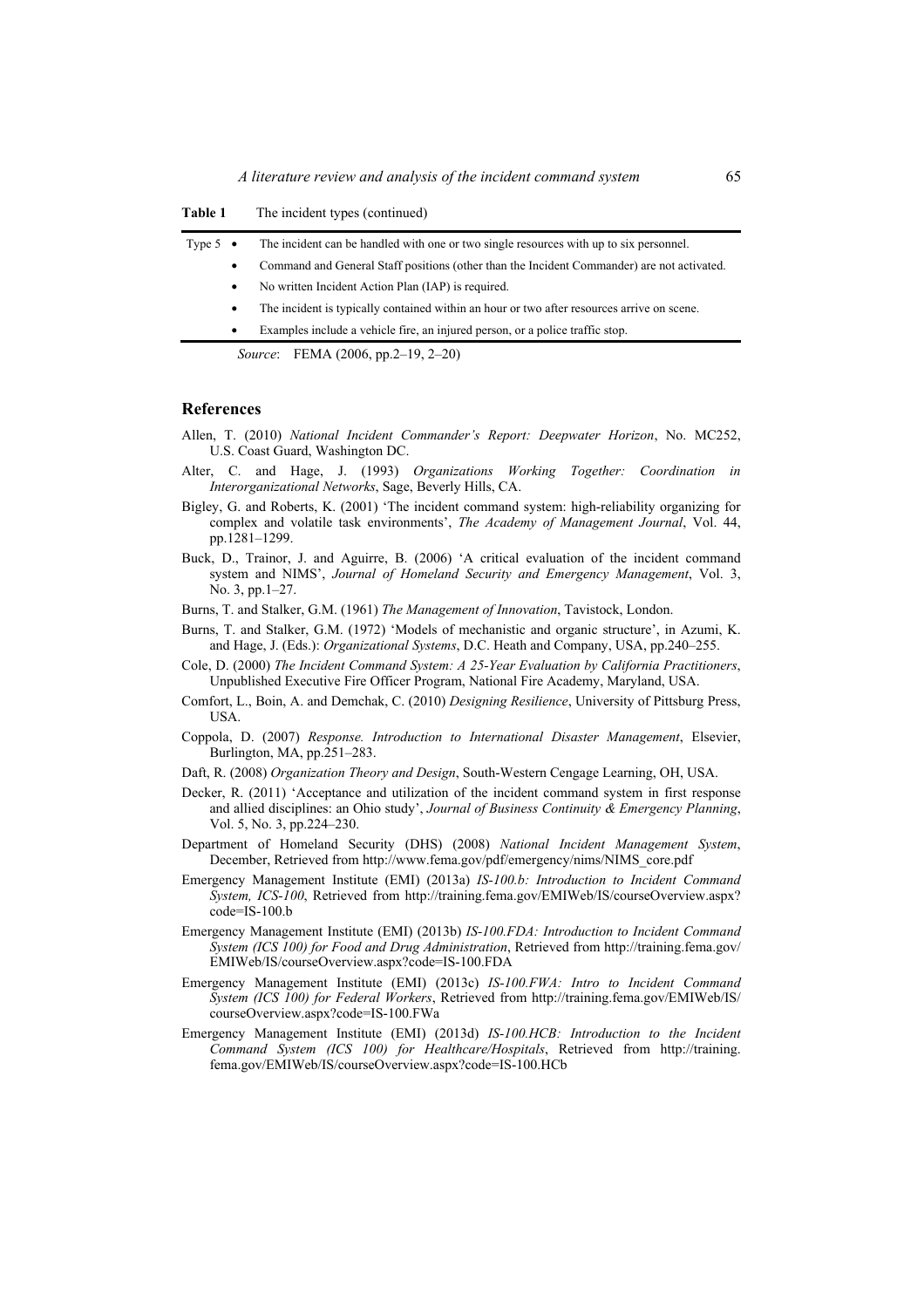- Emergency Management Institute (EMI) (2013e) *IS-100.HE: Introduction to the Incident Command System for Higher Education*, Retrieved from http://training.fema.gov/EMIWeb/ IS/courseOverview.aspx?code=IS-100.HE
- Emergency Management Institute (EMI) (2013f) *IS-100.LEB: Introduction to the Incident Command System (ICS 100) for Law Enforcement*, Retrieved from http://training.fema.gov/ EMIWeb/IS/courseOverview.aspx?code=IS-100.LEb
- Emergency Management Institute (EMI) (2013g) *IS-100.PWB: Introduction to the Incident Command System (ICS 100) for Public Works*, Retrieved from http://training.fema.gov/ EMIWeb/IS/courseOverview.aspx?code=IS-100.PWb
- Emergency Management Institute (EMI) (2013h) *IS-100.SCA: Introduction to the Incident Command System for Schools*, Retrieved from http://training.fema.gov/EMIWeb/IS/ courseOverview.aspx?code=IS-100.SCa
- Emergency Management Institute (EMI) (2013i) *IS-200.b: ICS for Single Resources and Initial Action Incidents*, Retrieved from http://training.fema.gov/EMIWeb/IS/courseOverview.aspx? code=IS-200.b
- Emergency Management Institute (EMI) (2013j) *IS-200.HCA: Applying ICS to Healthcare Organizations*, Retrieved from http://training.fema.gov/EMIWeb/IS/courseOverview.aspx? code=IS-200.HCa
- Federal Emergency Management Agency (FEMA) (2006) *ICS-400: Advanced ICS for Command and General Staff, Complex Incidents and MACS for Operational First Responders (Student Manual)*, Retrieved from http://www.nctcog.org/ep/training/ICS\_400\_Student\_Manual.pdf
- Federal Emergency Management Agency (FEMA) (2008a) *ICS Review Document*, Retrieved from http://www.training.fema.gov/EMIWeb/IS/ICSResource/assets/reviewMaterials.pdf
- FEMA (2004) *NIMS and the Incident Command System*, http://www.fema.gov/txt/nims/ nims\_ics\_position\_paper.txt (Accessed 10 June, 2015).
- FEMA (2008b) *National Response Framework*, Retrieved from https://www.fema.gov/pdf/ emergency/nrf/nrf-core.pdf (Accessed 10 June, 2015).
- FEMA (2011) *Incident Command System (ICS)*, http://www.fema.gov/emergency/nims/ IncidentCommandSystem.shtm (Assessed 5 July, 2011).
- Gallant, B. (2008) *Essentials in Emergency Management*, Government Institute, USA.
- Goldfarb, T. (1997) 'Putting the incident command system in perspective', *Fire Engineering Magazine*, Vol. 150, January, p.64.
- Haddow, G., Bullock, J. and Coppola, D. (2011). *Introduction to Emergency Management*, 4th ed., Elsevier, Burlington, MA.
- Hanley, T. (1990) 'A different view of the incident command system', *Hazard Monthly*, Vol. 10, pp.1–2.
- Harrald, J. (2006) 'Agility and discipline: critical success factors for disaster response', *The ANNALS of the American Academy of Political and Social Science*, No. 604, pp.256–272.

Hatch, M. (1997) *Organization Theory*, Oxford University Press, UK.

- Jensen, J. and Yoon, D.K. (2011) 'Volunteer fire department perceptions of ICS and NIMS', *Journal of Homeland Security and Emergency Management*, Vol. 8, No. 1, pp.1–19.
- Kotter, J. and Schlesinger, L. (2008) 'Choosing Strategies for Change', *Harvard Business Review*, Vol. 86, Nos. 7–8, July–August, pp.130–139.
- Lagadec, P. (1990) *State of Emergency: Technological Failures and Social Destabilization*, Butterworth-Heinemann, London.
- MIPT (Oklahoma City National Memorial Institute for the Prevention of Terrorism) (2002) *Oklahoma City Seven Years Later: Lessons for Other Communities*, Oklahoma, USA.
- Molino, L. (2006) *Emergency Incident Management Systems*, John Wiley & Sons, Inc., Hoboken, NJ.
- Moynihan, D. (2005) *Leveraging Collaborative Networks in Infrequent Emergency Situations*, IBM Center for The Business of Government, Washington DC, USA.